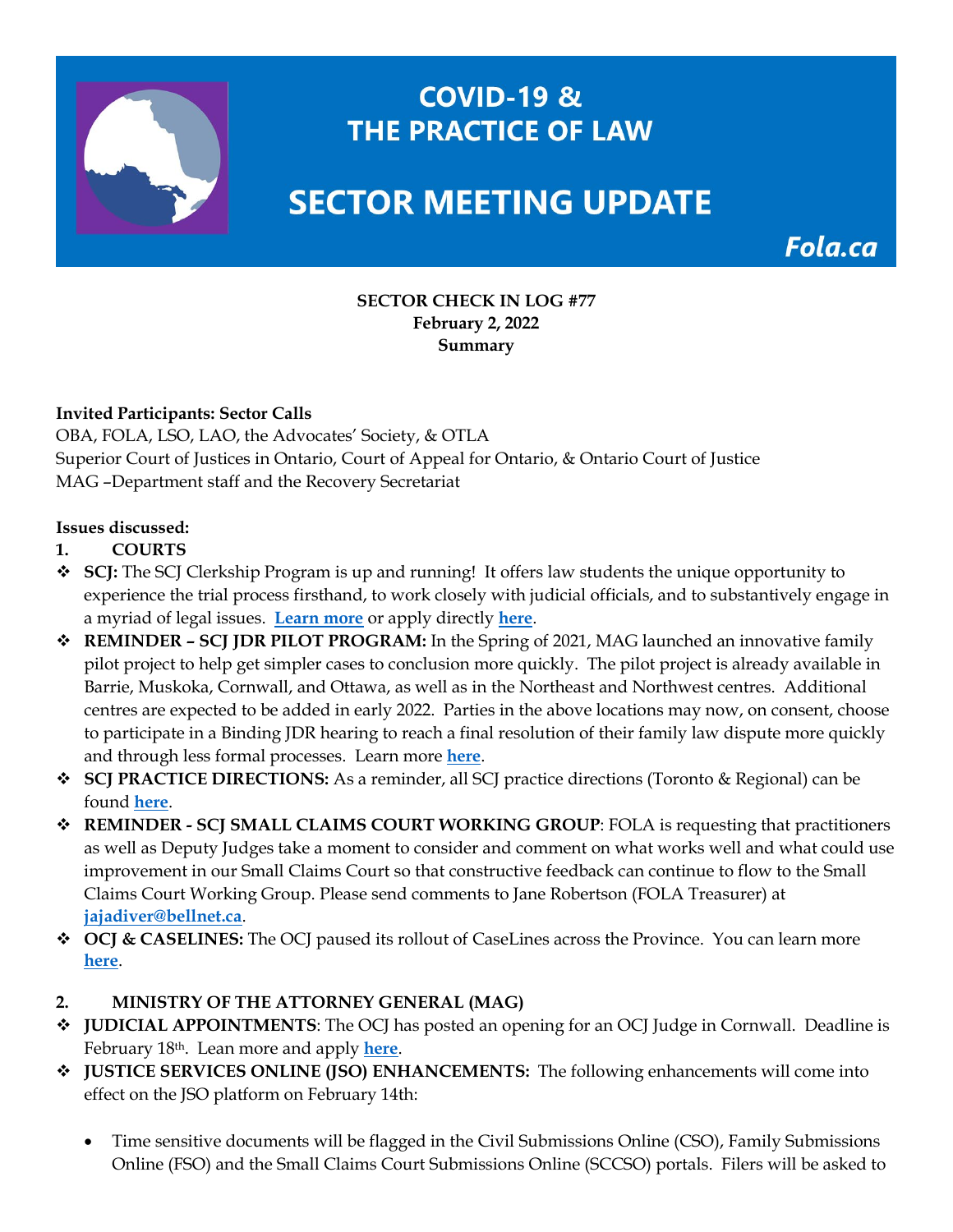identify time sensitive submissions which will be flagged for staff. This new feature will help staff prioritize time sensitive filings and ensure that such submissions are reviewed in advance of a closely approaching court date or deadline. Members of the legal community are encouraged to submit their documents well in advance of the deadline to ensure staff have sufficient time for review. The addition of the "Time Sensitive" column will provide an opportunity to eventually move more filings online and reduce the need for email filings.

- Filers will have the option to upload a separate document for proof of income where the submission includes a fee waiver request. Separately uploaded proof of income documents will be automatically purged after the submission is accepted or rejected.
- Accessibility upgrades will be made to allow documents to be submitted in Word (.docx) format. Previously, only PDF documents were accepted. Instructional text with additional information about compatible browsers will also be included.
- A list of all existing filed documents in a family case will be provided to filers who have submitted documents through FSO. The list will be sent to filers as an attachment to the auto-generated email notice of the accepted submission and will be identical in format to the case history report currently available in FRANK.
- French names of processed documents will be included in the auto generated notices of acceptance or rejection of a submission for filing and/or issuance in FSO, CSO and SCCSO.

This iterative approach to JSO enhancements builds on earlier work and seeks to prioritize the user experience while minimizing disruption. You will continue to be informed of ongoing enhancements through notices to legal and paralegal associations. If you would like to discuss this initiative, please contact Vaia Pappas, Director, Operational Support Branch at 416-326-2514.

**☆** RULES OF CIVIL PROCEDURE AMENDMENTS: On January 21, 2022, a regulation was filed to amend the court rules and forms for civil proceedings in the Superior Court of Justice: **[O. Reg. 18/22](https://www.ontario.ca/laws/regulation/r22018)**, amending the Rules of Civil Procedure. This regulation makes amendments regarding the service of experts' reports, the scheduling of pre-trial conferences, the test for leave to admit evidence at trial, and other related provisions. It introduces one new rule, makes amendments to a further twelve rules, and creates one new form. A summary of the regulation is available on Ontario's Regulatory Registry **[here](https://www.ontariocanada.com/registry/view_posting.jsp;jsessionid=Fkz2WL1A21iMIOcUgQSThFK?postingId=40607&language=en)**.

# **3. MINISTRY OF FINANCE – ONTARIO**

 **ONTARIO BUDGET CONSULTATIONS**: The Ministry of Finance is currently accepting comments/input in advance of their 2022 Budget. Learn more and comment **[here](https://fola.ca/ministry-of-finance-on)**.

# **4. RECOVERY SECRETARIAT**

- **REMINDER: UPDATED GUIDEBOOK:** MAG has updated their **[COVID-19: Recommended](https://www.ontario.ca/page/covid-19-safety-measures-court-locations)  [Precautionary Measures for Resuming Court Operations Guidebook \(English\)](https://www.ontario.ca/page/covid-19-safety-measures-court-locations) .** For the French version, **[click here](https://www.ontario.ca/fr/page/covid-19-mesures-sanitaires-dans-les-tribunaux)**. Key changes deal with mask wearing; HVAC; and Vaccination.
- **REMINDER**: Questions about Courthouse operations during COVID-19 can be directed to Samantha Poisson at **[MAGrecoverysecretariat@ontario.ca](mailto:MAGrecoverysecretariat@ontario.ca)**.

# **5. LSO**

 **FAMILY LEGAL SERVICE PROVIDERS REPORT:** The LSO's **[Report on Family Legal Services Provider](https://lawsocietyontario.azureedge.net/media/lso/media/about/convocation/2022/convocation-february-2022-flsp-report-en.pdf)  [Licence](https://lawsocietyontario.azureedge.net/media/lso/media/about/convocation/2022/convocation-february-2022-flsp-report-en.pdf)** is now available. This report will proceed to Convocation on February 24. If you would like to watch the webcast of the meeting, a link will be available via **[LSO.ca](https://lso.ca/about-lso/convocation/2022/february-24)** on the morning of. The meeting will begin at 9 a.m.